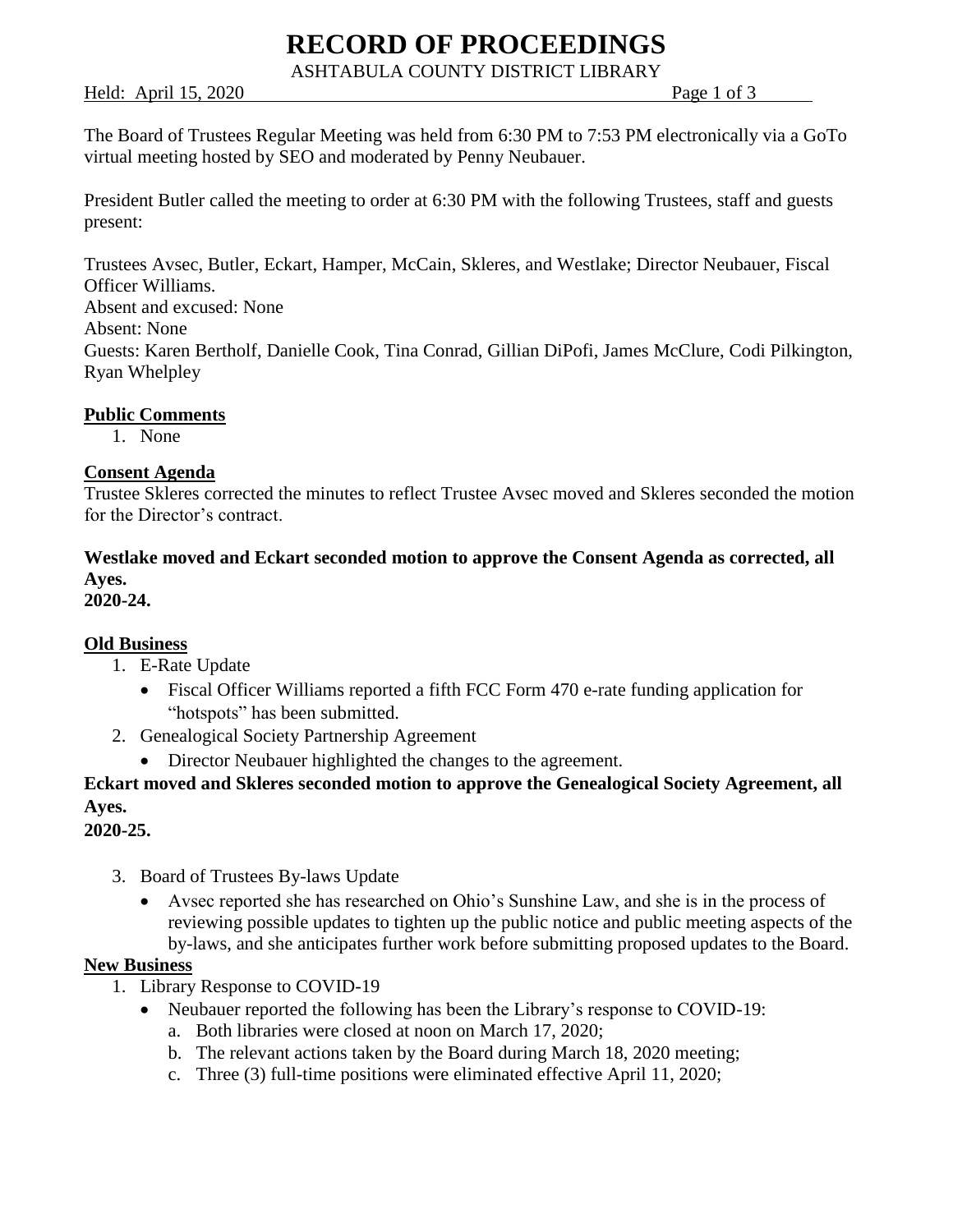# **RECORD OF PROCEEDINGS**

ASHTABULA COUNTY DISTRICT LIBRARY

Held: April 15, 2020 Page 2 of 3

d. A request to offer twenty (20) employees a furlough beginning April 26, 2020. If an employee refuses the furlough they will be laid-off consistent with Board policy effective April 26, 2020 (see Items Too Late for Agenda);

Avsec asked if the Library qualifies for the small business financial support that is a part of the federal COVID-19 relief package. Westlake replied the Library is not because we are considered a local government entity. Westlake acknowledged a lot of thought and effort has been spent on the COVID-19 response, and asked if Social Distancing can be maintained on the Bookmobile. Neubauer responded decisions regarding the Bookmobile need to be made, but not right away. Butler acknowledged this has been a very deliberative process.

2. Restructured Organizational Chart

**Westlake moved and Avsec seconded motion to approve the restructured organizational chart as submitted, all Ayes.**

**2020-26.**

3. Extended Causality Pay Request

**McCain moved and Eckart seconded motion to extend Causality Pay for all active employees not furloughed or laid-off through June 6, 2020 or the lifting of the Ohio "Stay at Home" order, whichever occurs first. Upon roll call, all voted Aye. 2020-27.**

4. Revised Library Hours at Re-opening to the Public

**Skleres moved and McCain seconded the motion to authorize the Director to make decisions needed prior to the next Board meeting, including but not limited to, the revised hours if the Library opens before the next Board meeting, all Ayes. Prior to voting, Avsec observed we need to be thinking about a new normal.**

**2020-28.**

**Item Too Late for Agenda**

1. Furlough Plan (see item 1.d. under New Business) **McClain moved and Westlake seconded motion to contract with TBS as recommended. Upon roll call, all voted Aye.**

**2020-229.**

Hearing no further business, Butler adjourned the meeting at 8:55 PM.

| <b>Next Board Meeting:</b> | Wednesday, May 20, 2020           |
|----------------------------|-----------------------------------|
|                            | <b>Regular Meeting</b>            |
|                            | 6:30 PM                           |
|                            | <b>Virtual Electronic Meeting</b> |